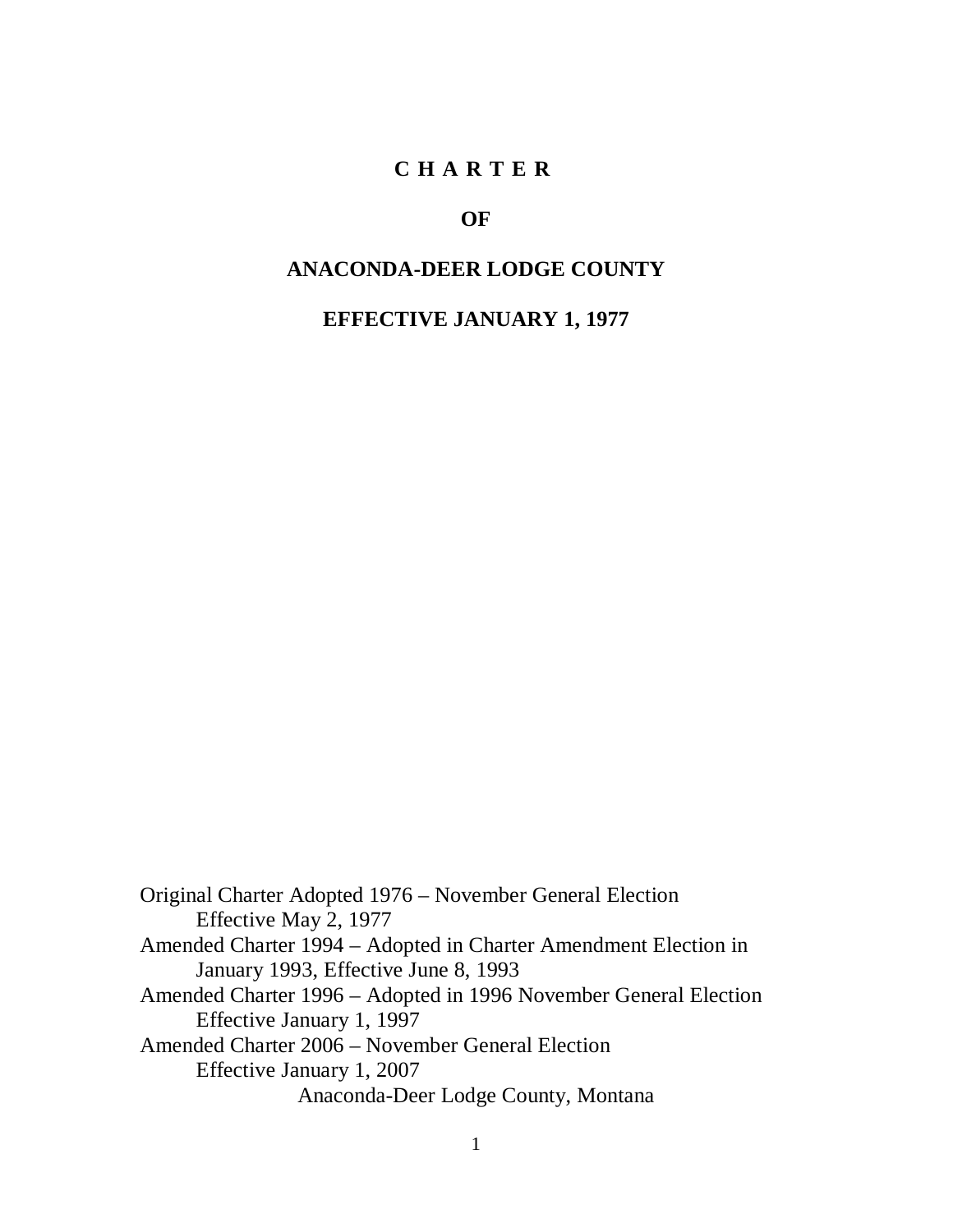#### **CHARTER PREAMBLE**

We, the people of the City of Anaconda and the County of Deer Lodge, State of Montana, in accordance with Article XI, Section 5, of the Constitution of the State of Montana and for the purpose of achieving one community, do adopt this Charter of Anaconda-Deer Lodge County, State of Montana.

# **ARTICLE I GENERAL PROVISIONS**

#### **Section 1. Name**

The name of this local government unit shall be Anaconda-Deer Lodge County.

#### **Section 2. Status**

Anaconda-Deer Lodge County shall have the status of an incorporated municipality and a county.

#### **Section 3. Boundaries**

The boundaries of Anaconda-Deer Lodge County shall be the same as those of Deer Lodge County as described in the laws of Montana.

#### **Section 4. Charter Supremacy**

As provided by Article XI, Section 5, of the Constitutions of the State of Montana, provisions herein establishing executive, legislative, and administrative structure and organization are superior to statutory provisions.

#### **Section 5. Oath of Office**

Before entering upon the duties of office, all Anaconda-Deer Lodge County elected officials shall take and subscribe to the oath of office as follows:

> " I do solemnly swear (or affirm) that I will Support, protect and defend the Constitution of the United States, the constitution of the State of Montana, this Charter, and that I will discharge the duties of my office with fidelity (so help me God)."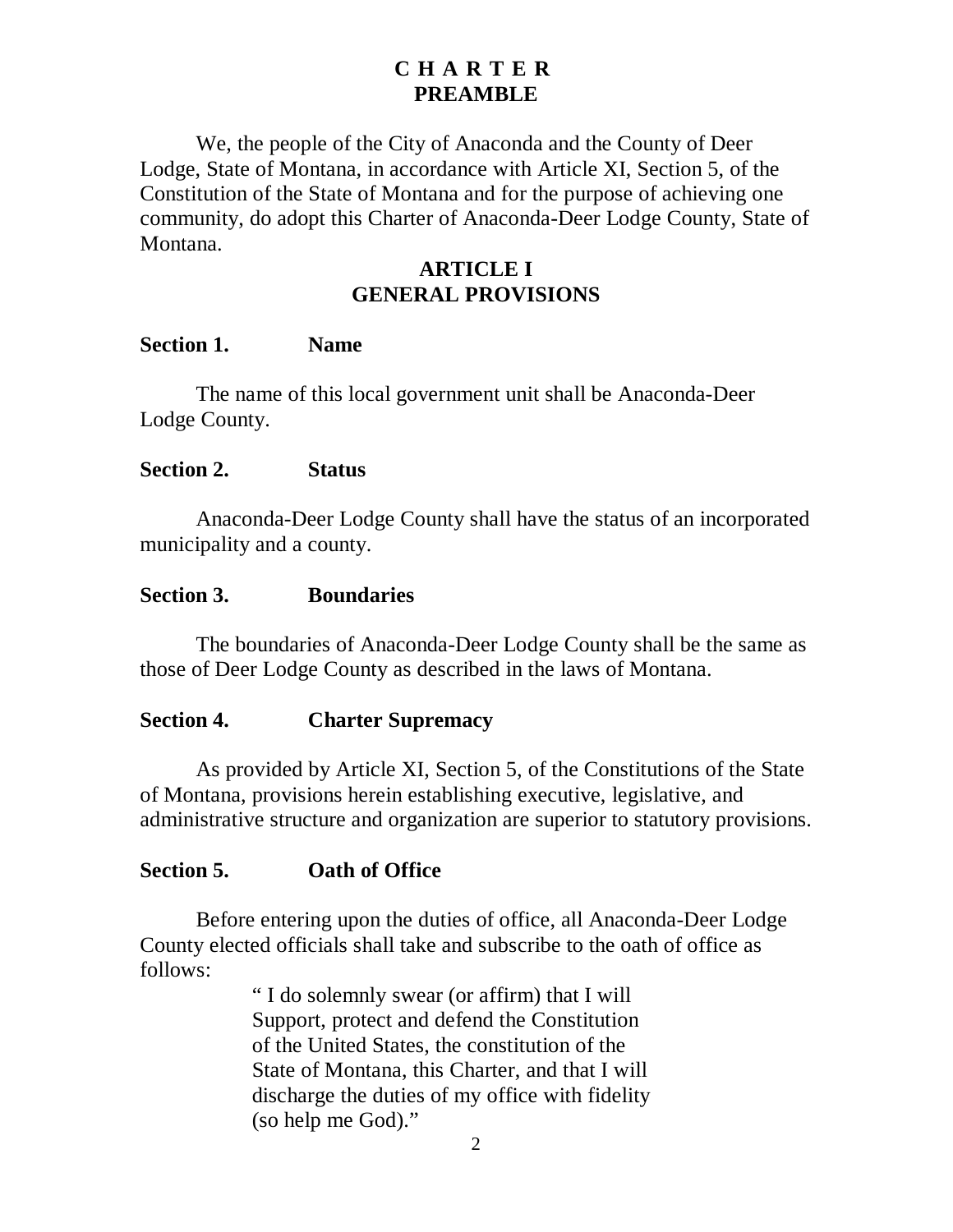# **ARTICLE II POWERS**

## **Section 1. Declaration of Powers**

- 1. Anaconda-Deer Lodge County shall have all powers not prohibited by the Constitution of the United States of America, the Constitution of the State of Montana, and laws of the State of Montana, or this Charter.
- 2. Enumeration of rights, powers, or duties in this Charter shall not be considered exclusive or restrictive.

## **Section 2. Interpretation of Powers**

The powers and authority of Anaconda-Deer Lodge County shall be liberally interpreted. Every reasonable doubt as to the existence of a local government power or authority shall be resolved in favor of the existence of that power or authority.

### **Section 3. Exercise of Powers**

All powers of Anaconda-Deer Lodge County belong to the people of Anaconda-Deer Lodge County. The powers shall be exercised by their elected representatives on the Commission.

### **Section 4. Existing Obligations**

Any bon, debt, contract, obligation, or cause of action already accrued or established by the City of Anaconda or the County of Deer Lodge governments shall be unaffected by this Charter.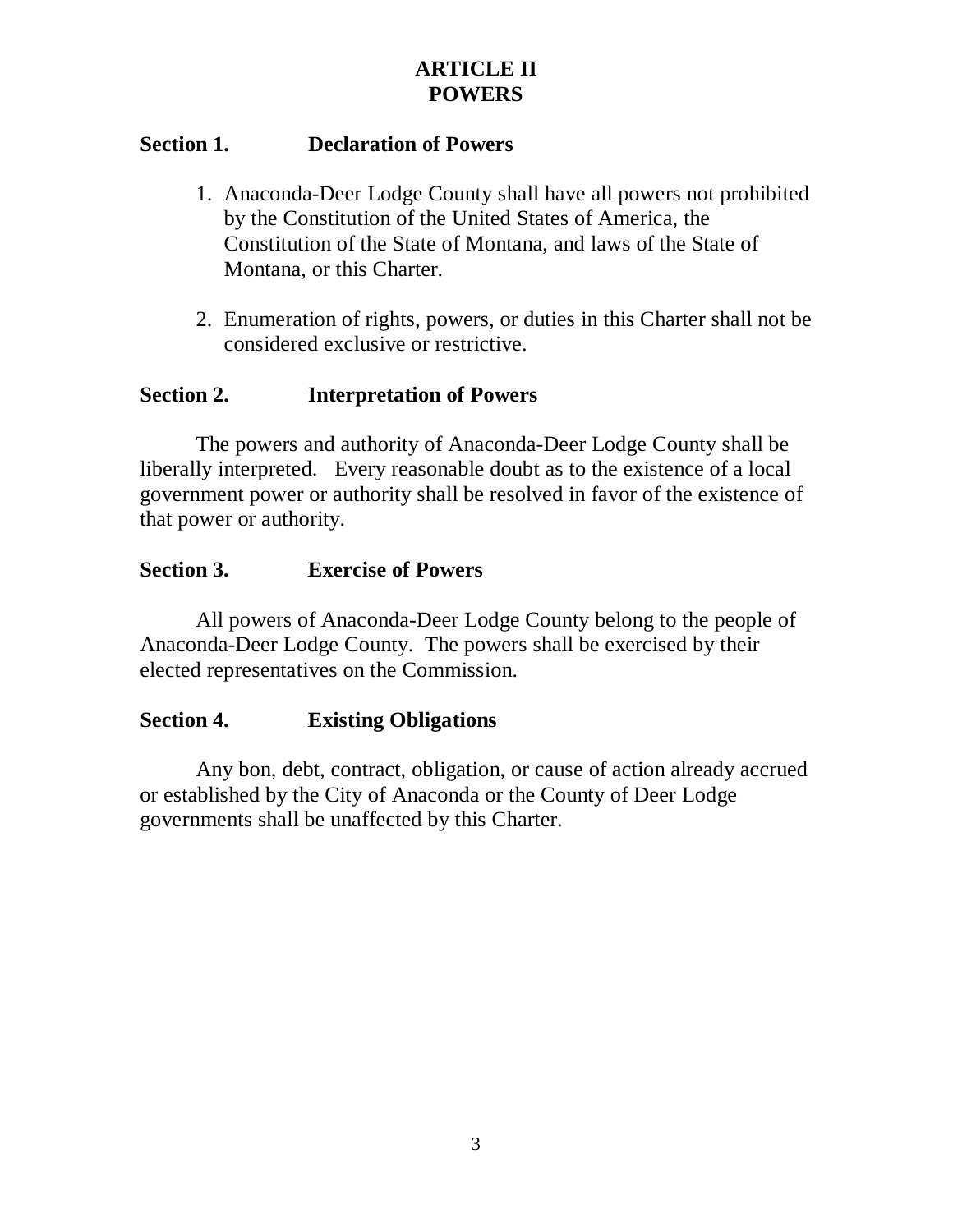# **ARTICLE III COMMISSION**

### **Section 1. Powers**

The Anaconda-Deer Lodge County Commission shall be the legislative and policy-making body of Anaconda-Deer Lodge County. Except as otherwise provided by this Charter, the Commission shall exercise all powers of Anaconda-Deer Lodge County which include, but are not limited to, the power:

- A. To adopt ordinances and resolutions.
- B. To raise, borrow, and appropriate money.
- C. To provide for an annual audit and written report of that audit.
- D. To approve and adopt an annual budget.
- E. To adopt and maintain and Administrative Code and a Personnel System.
- F. To review and investigate all fiscal and management operations of the local government.
- G. To establish and prescribe functions of all administrative departments and agencies.
- H. To create, transfer, reorganize, adjust, abolish, or absorb the boundaries of all existing boards, bureaus, commissioners, agencies, special districts, and political subdivisions of the consolidated governments.
- I. To appoint all members of boards and commissions.
- J. To appoint legal counsel to advise the Commission as necessary.

# **Section 2. Restrictions on the Powers and Duties of the Commission**

1. The Commission may impose no new form of taxation, including but not limited to sales taxes and income taxes, without approval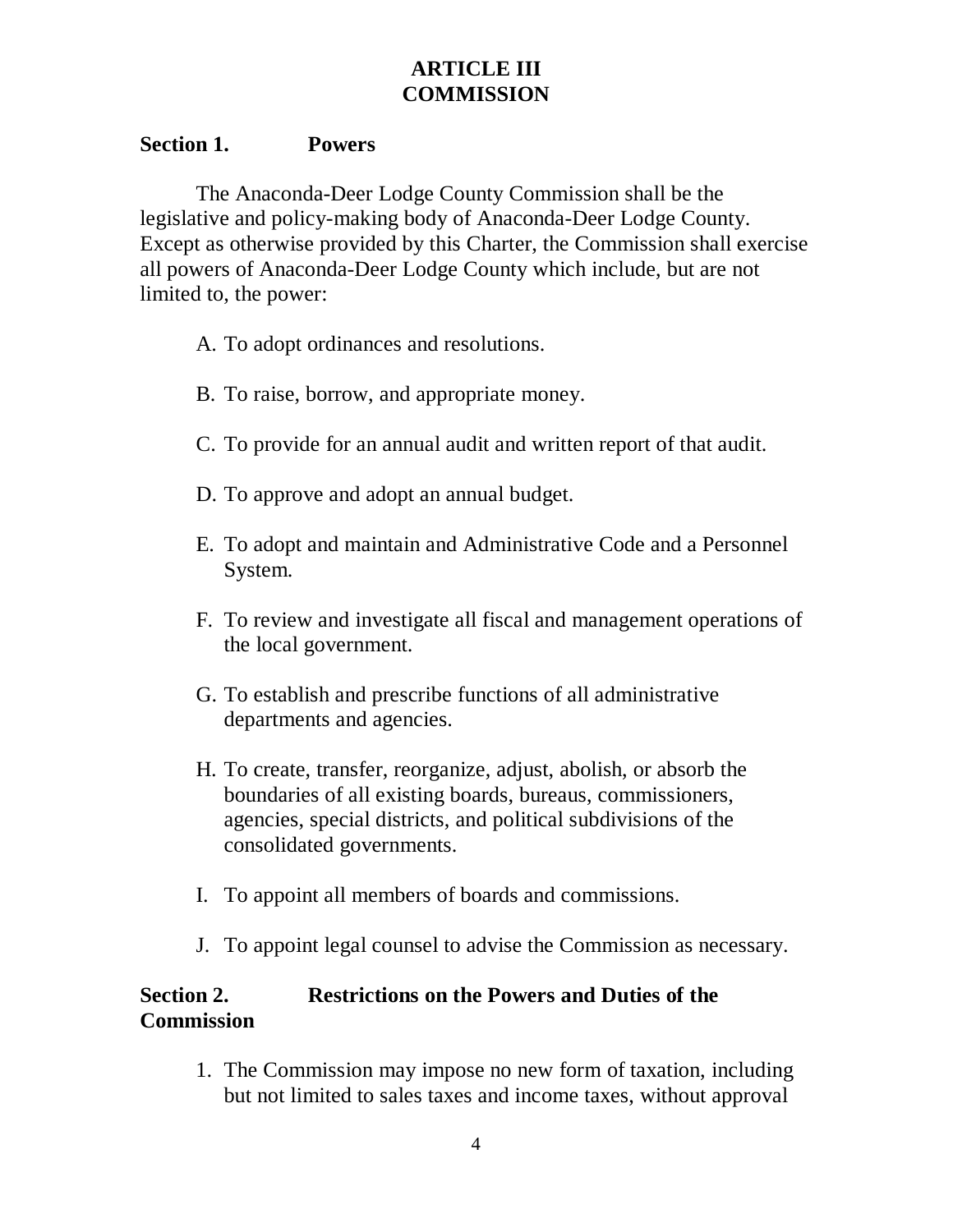by the people in a referendum to be held only at a county general election.

- 2. Neither the Commission nor any of its members may dictate the appointment or removal of any employee whom the Chief Executive or any of his/her subordinates are empowered to appoint.
- 3. Except for the purpose of inquiry or investigation under this Charter or the Code of local government, the Commission or its members shall deal with the local government employees who are subject to the direction and supervision of the Chief Executive, solely through the Chief Executive, and neither the Commission or its members may give order to any such employee, either publicly nor privately.

#### **Section 3. Composition, Terms, and Election**

- 1. The Commission shall be composed of five (5) members and each Commissioner shall have a designated Commission district. Commission districts shall be of as nearly equal population as possible and shall be reapportioned by the Commission within six (6) months after each official United States census.
- 2. Candidates for each Commission district seat shall reside in that Commission district.
- 3. Each Commission district nominee shall be selected in the primary election by the voters in that district.
- 4. Commissioners shall be elected in the general election for a term of four (4) years and shall be elected by the district in which candidates must reside and which are apportioned by populations. At least two (2) Commissioners shall be elected every two (2) years.
- 5. The office of Commissioner shall be part-time.
- 6. Elections for the Commission shall be non-partisan.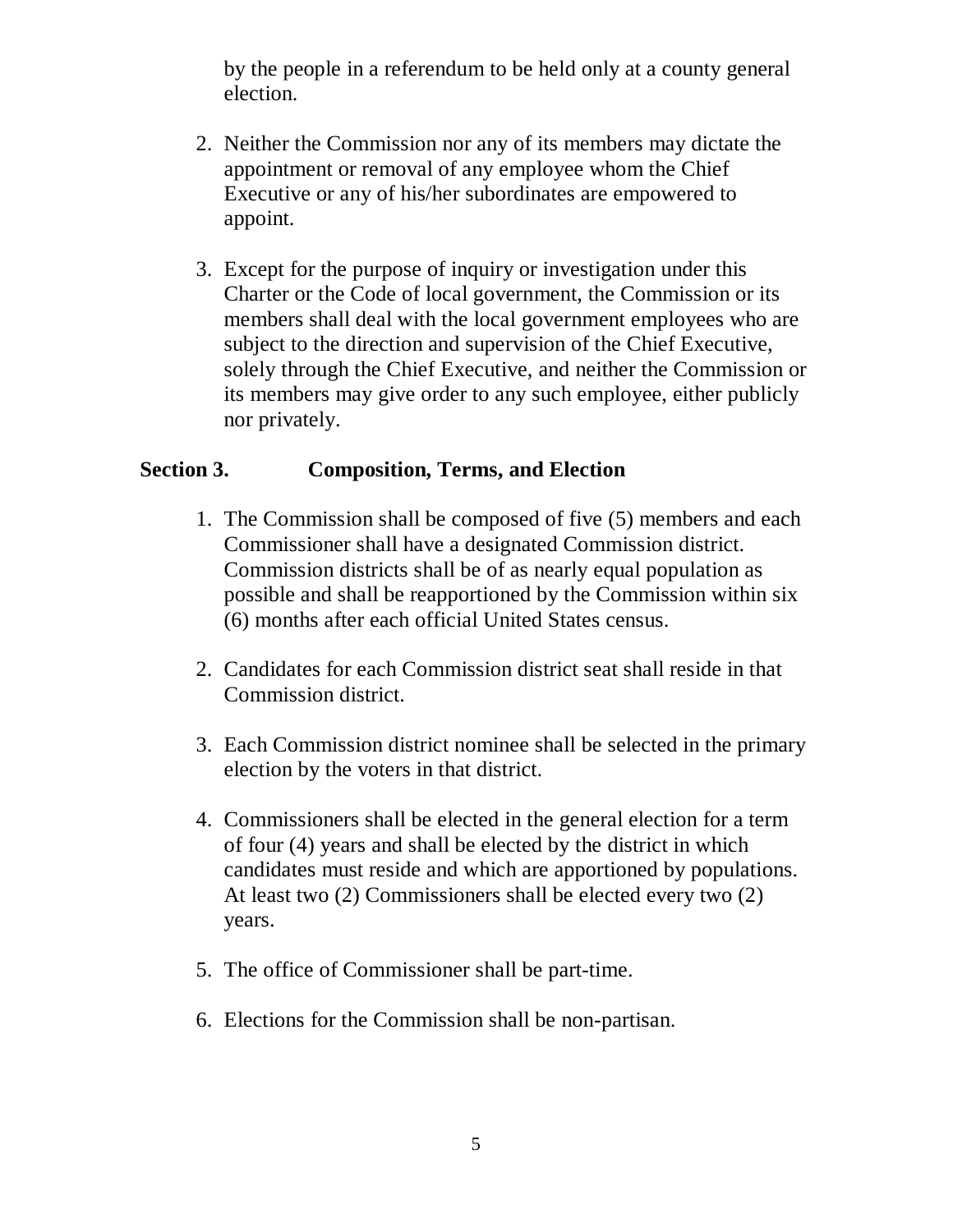## **Section 4. Qualifications, Removal and Vacancy**

- 1. All qualified electors of Anaconda-Deer Lodge County are eligible for election of the Commission.
- 2. No Commission member shall hold any other elective public office or be employed by Anaconda-Deer Lodge County.
- 3. The office of Commissioner shall become vacant upon the member's:
	- A. Death
	- B. Resignation
	- C. Loss of eligibility for election
	- D. Violation of any express prohibition of this Charter
	- E. Conviction of a felony by court of competent jurisdiction
- 4. In the event of a vacancy on the County Commission, the candidate for the vacant commission district receiving the second highest total of votes in the previous election for that district shall assume the office of County Commissioner. In the event that candidate is ineligible, unable or unwilling to assume the office of County commissioner, the remaining commission shall advertise the vacancy, accept applications from eligible citizens, and chose an eligible citizen to fill the vacancy.
- 5. The Commission shall be the judge of the election and qualifications of its members and of the grounds for removal from office. A member charged with conduct constituting grounds for loss of office shall be entitled to a public hearing on demand and notice of such hearing shall be published in a manner consistent with state law.

# **Section 5. Compensation**

- 1. The Commission shall set the annual salary of its members by ordinance. The ordinance shall be adopted at least six (6) months prior to the next Commission election and shall not become effective until the date for qualification set by state law, following the next Commission election.
- 2. In addition to salary, Commission members shall receive actual and necessary expenses incurred in the performance of their duties of office, as approved by the Commission.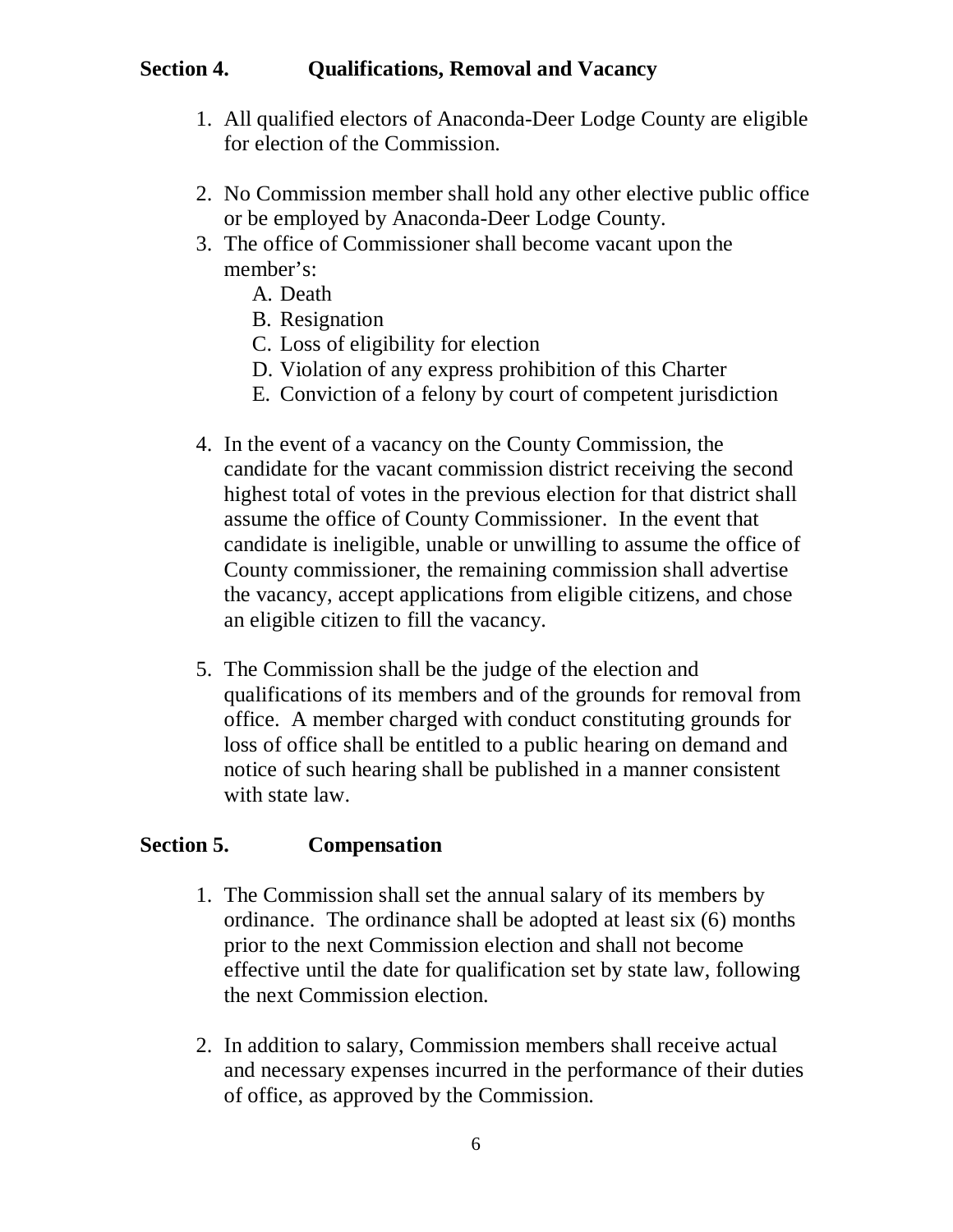## **Section 6. Organization and Procedures**

- 1. There shall be a Chairman of the Commission elected by the Commission. The Chairman shall be the official representative of Anaconda-Deer Lodge County and shall have those powers and duties delegated by the Commission.
- 2. The Commission shall adopt by ordinance a set of written rules to govern its organization and procedures consistent with state law.
- 3. The Commission shall provide for the keeping of a journal of its proceedings.
- 4. All meetings shall be open to the public except in such circumstances as are prescribed by state law.
- 5. All documents and records of the Commission shall be public records and shall be made available for examining and copying.
- 6. A majority vote of the entire Commission shall be required for all official actions of the Commission. A minimum of four (4) Commission members must be present when official actions are taken by the Commission.

# **Section 7. County Board, Commissions, and Committees**

- 1. All County Boards, Commissions, and Committees appointed by the county commission shall be established by a separate ordinance. The establishing ordinance for each board shall comply with the following requirements:
	- A. The purpose, powers and duties, membership, and term of office of the board, commission or committee shall be clearly defined.
	- B. The frequency of meetings of the board shall be set forth.
	- C. The duration of existence of the board shall be set forth.
	- D. If the board is required for any purpose by State law, the law shall be referenced on the ordinance.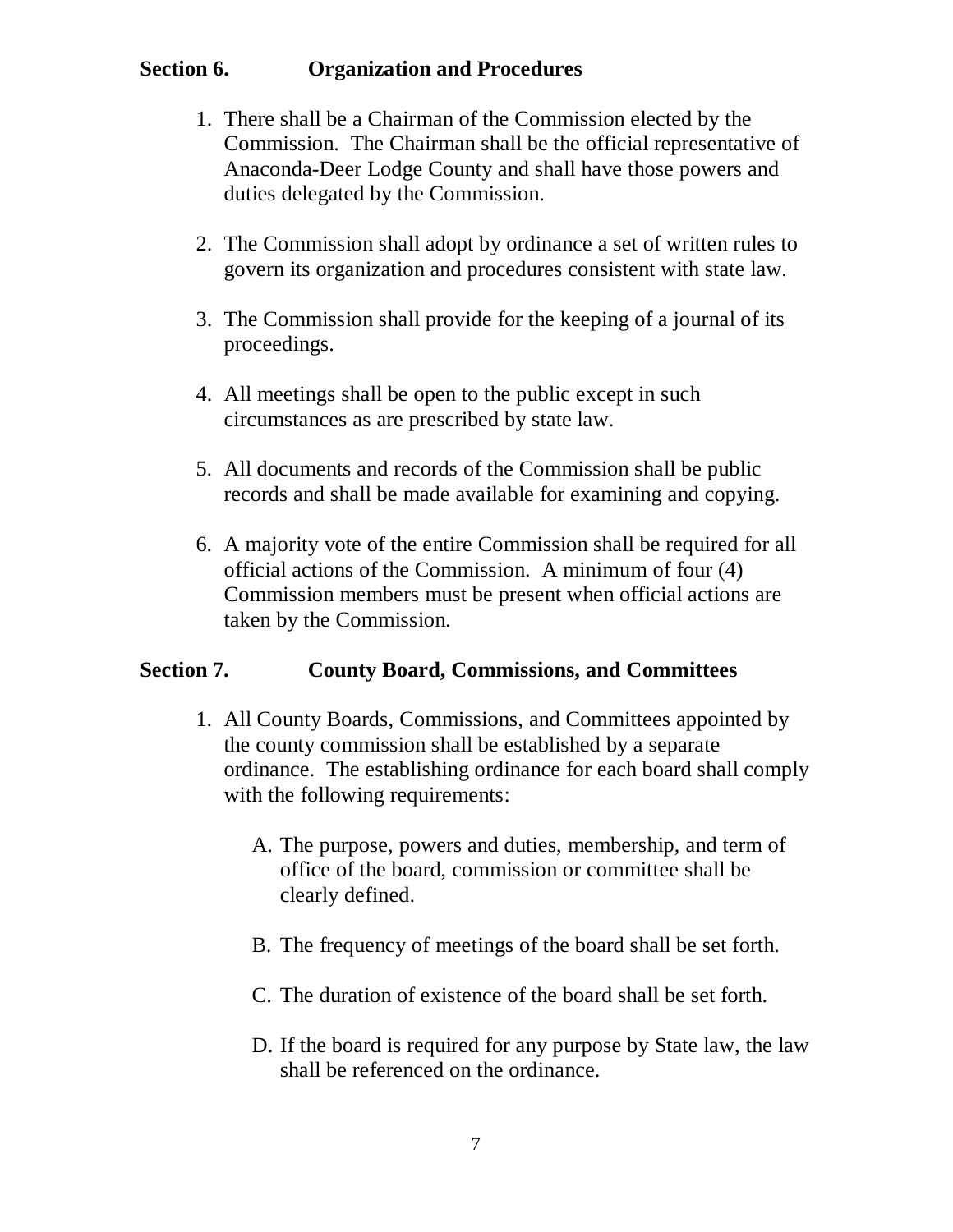- E. The ordinance shall specify how often the board, commission, or committee shall be required to report back to the commission.
- F. The ordinance shall specify whether any staff, employees, or commissioners may serve on the board, commission, or committee and whether any commissioner may chair that board or committee.
- 2. The Anaconda-Deer Lodge County Commission shall post and advertise all board openings, vacancies and expired terms within 30 days of such vacancies. The Anaconda-Deer Lodge County Commission shall wait 30 days after advertising or posting begins prior to filling such vacancy.
- 3. All existing boards must comply with this section by January 1, 1999.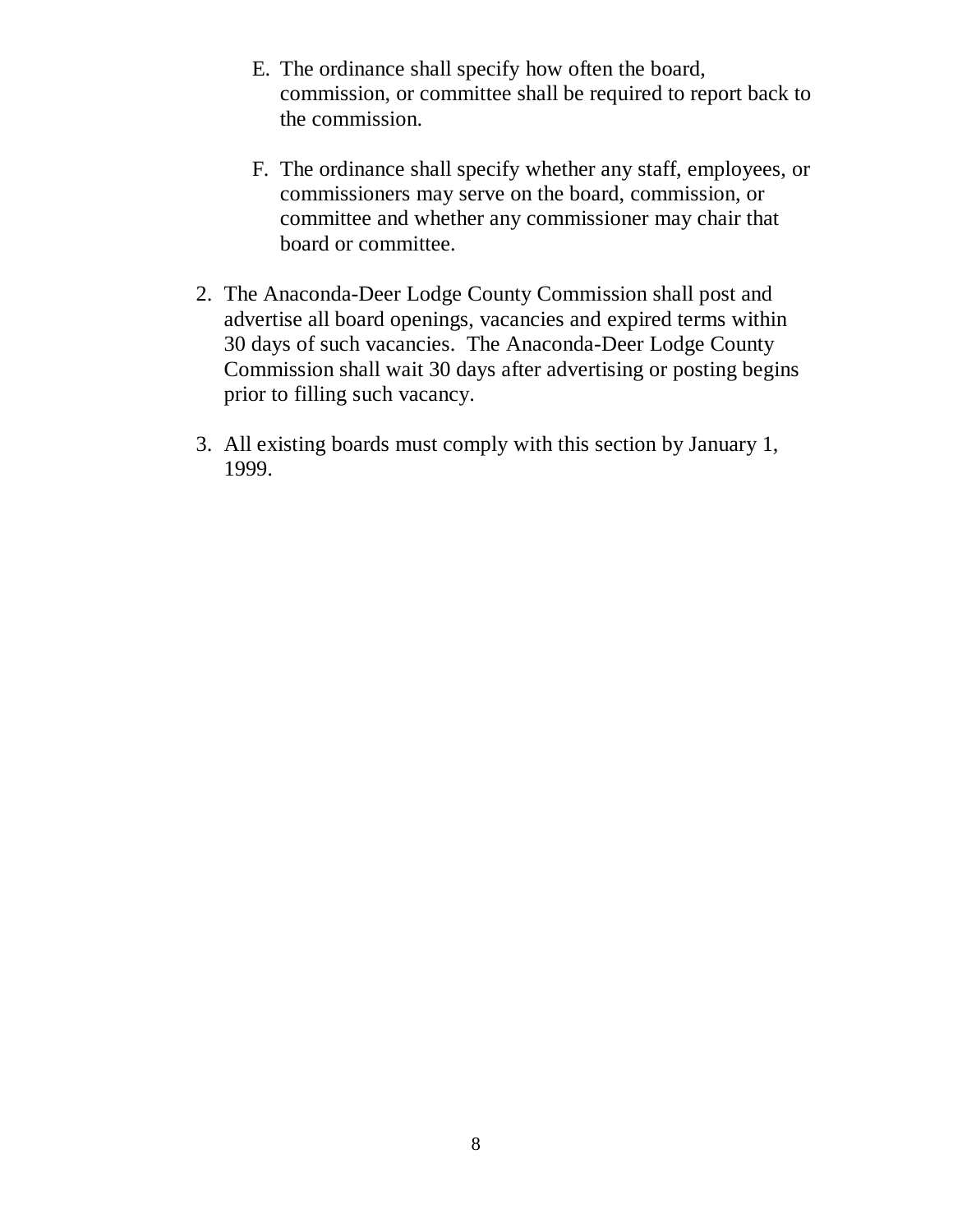# **ARTICLE IV CHIEF EXECUTIVE**

### **Section 1. Qualifications, Appointments, Removal and Vacancy**

- 1. The Anaconda-Deer Lodge County Chief Executive shall be elected by a plurality vote on a non-partisan ballot for a four (4) year term.
- 2. All qualified electors of Anaconda-Deer Lodge County are eligible for election to the position of Chief Executive.
- 3. The Chief Executive shall not hold any other elective public office or be employed by anyone other than Anaconda-Deer Lodge County.
- 4. The office of Chief Executive shall become vacant upon the Chief Executive's:
	- A. Death
	- B. Resignation
	- C. Loss of eligibility for election
	- D. Violation of any express prohibition of this Charter
	- E. Conviction of a felony by a court of competent jurisdiction
- 5. A vacancy in the office of Chief Executive shall be filled by appointment by the County Commission within 120 days of the announcement of a pending vacancy.
- 6. In the event of a vacancy, the Commission shall by majority vote of its members, appoint a Chief Executive to fill the vacancy until the next regular election, at which time the remainder of the term of office shall be completed as provided by law.
- 7. The Commission shall be the judge of the election and qualifications of the Chief Executive and of the grounds for removal from office. A Chief Executive charged with conduct constituting grounds for loss of office shall be entitled to a public hearing on demand and notice of such hearing shall be published in a manner consistent with state law.
- 8. By letter filed with the Commission, the Chief Executive shall designate an acting Chief Executive to perform the duties of the Chief Executive during his/her temporary absence or disability.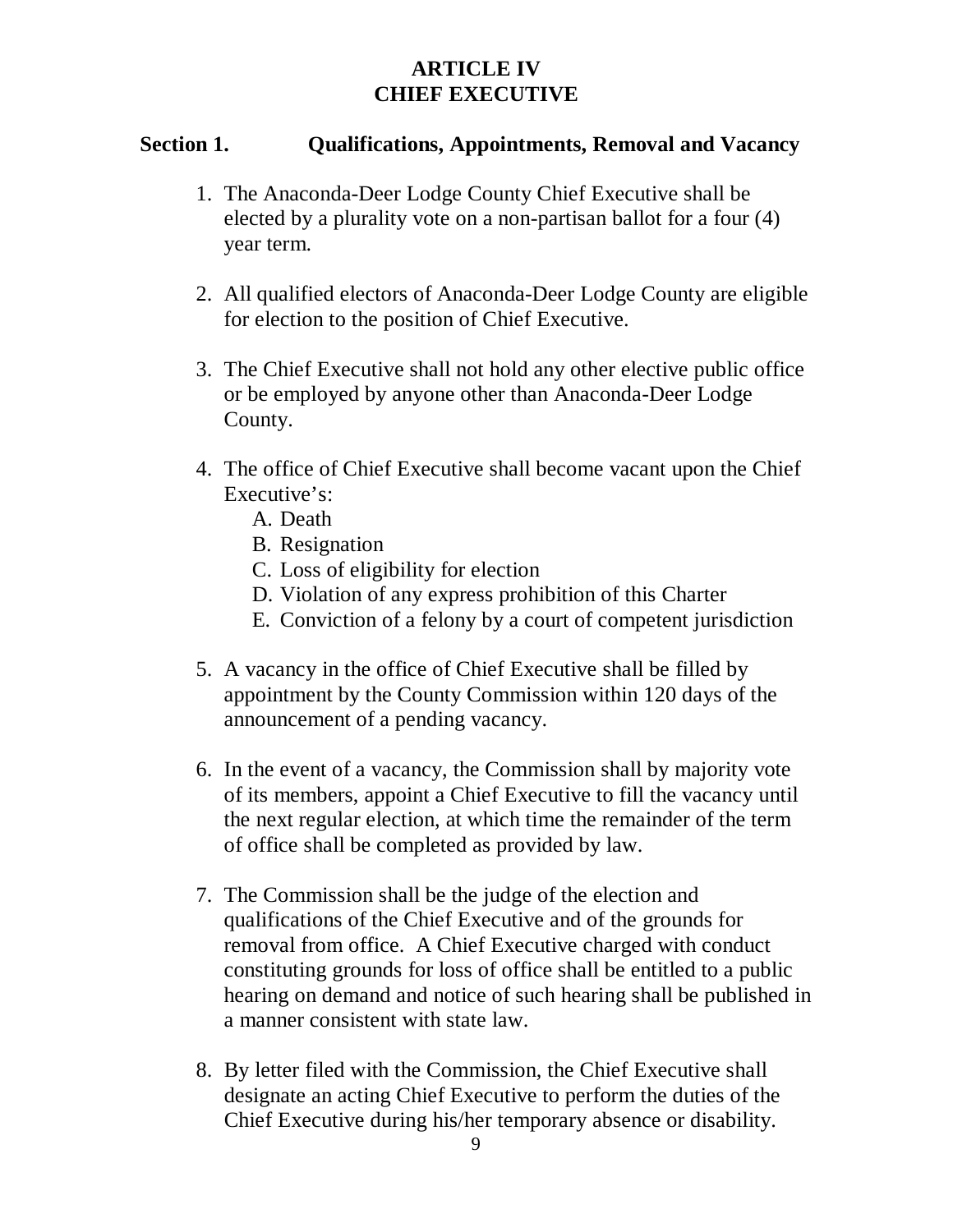During such absence or disability, the Commission may revoke such designation at any time, and appoint another officer of the local government to serve until the Chief Executive shall return or his/her disability shall cease.

# **Section 2. Compensation**

The Commission shall set the salary and other conditions of employment of the Chief Executive.

# **Section 3. Duties**

- 1. The Anaconda-Deer Lodge County Chief Executive shall be the chief administrative officer of the local government and shall be responsible for all administrative functions of Anaconda-Deer Lodge County, unless otherwise provided by this Charter.
- 2. The Chief Executive's responsibilities shall be to:
	- A. Enforce laws, ordinances and resolutions.
	- B. Direct, supervise, and administer all departments and agencies of Anaconda-Deer Lodge County.
	- C. Appoint and remove department heads with the approval of the Commission.
	- D. Appoint, remove and supervise employees in consultation with the department heads.
	- E. Prepare the Commission agenda.
	- F. Attend Commission meetings unless excused by the Commission and may participate in discussions.
	- G. Execute bonds, notes, contracts, and written obligations of the local government, subject to Commission approval.
	- H. Prepare and present the budget to the Commission for its approval and execute the budget adopted by the Commission.
	- I. Recommend measures to the Commission.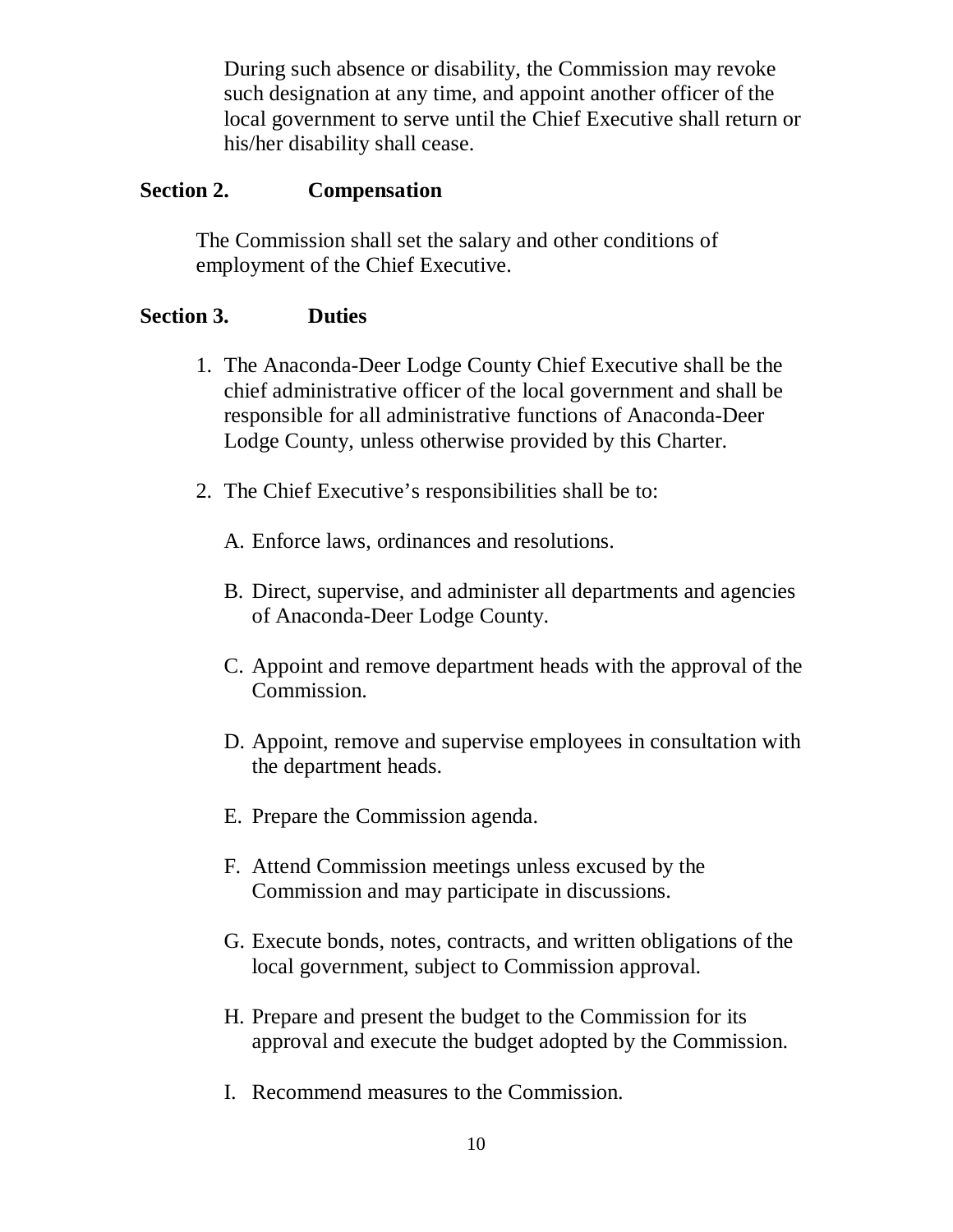- J. Report, as the Commission may require, on the affairs and financial condition of the local government and prepare and resent written annual report.
- K. Recommend revisions of the Administrative Code and Personnel System.
- L. Carry out policies established by the Commission and perform other assignments as required by the Commission.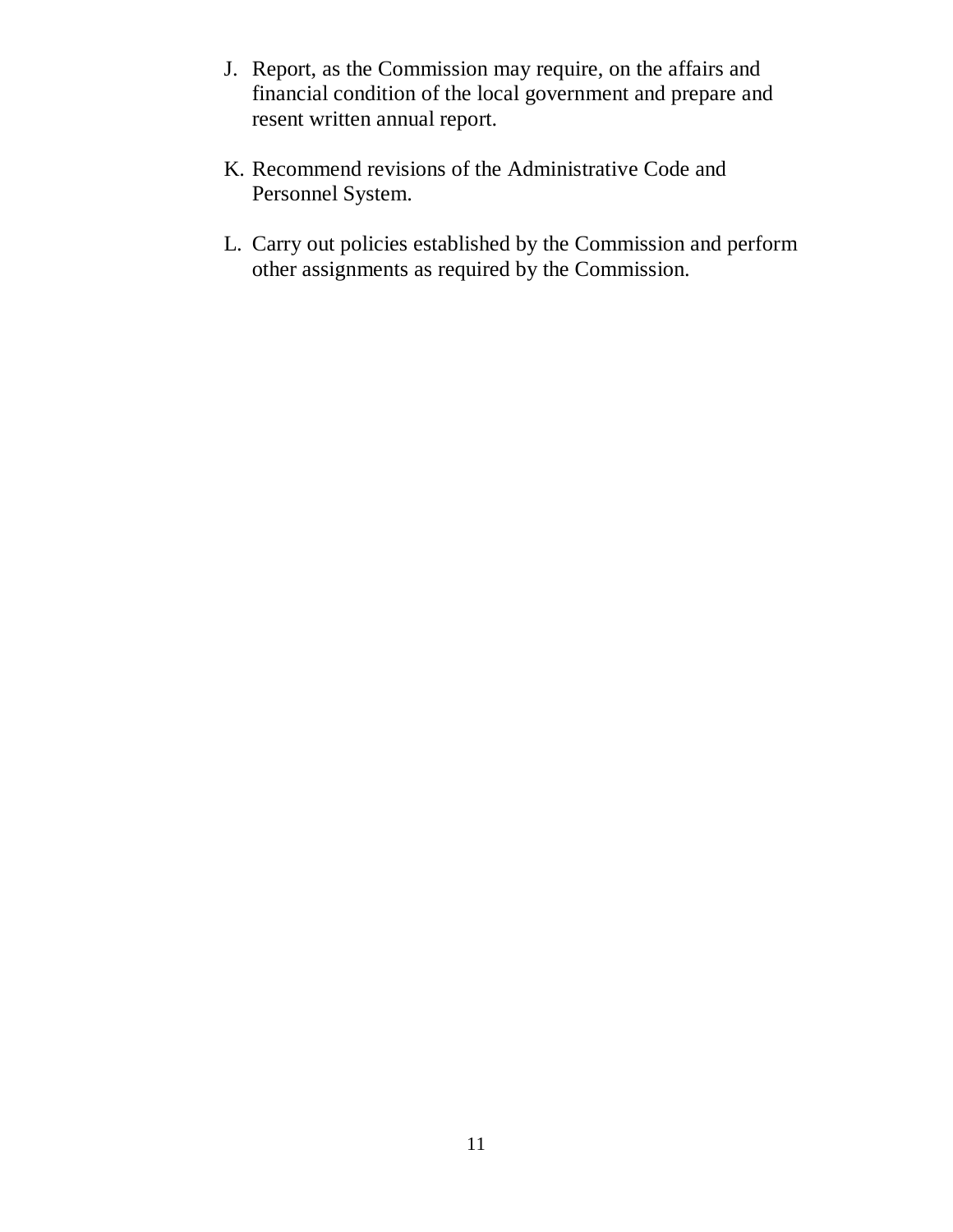# **ARTICLE V ADMINISTRATION**

#### **Section 1. General**

The activities under the direction and supervision of the Chief Executive shall be distributed among such departments and agencies as are established by this Charter or may be established there under by ordinance of the Commission in order to executive and enforce policies as determined by the Commission and to carry out obligations imposed on Anaconda-Deer Lodge County by state law.

## **Section 2. Administrative Code**

- 1. The Administrative Code shall provide the complete plan of organization and structure of Anaconda-Deer Lodge County.
- 2. The Administrative Code shall include:
	- A. The departmental organization of the government, the nature and scope of each department, and rules and procedures for department operation;
	- B. Comprehensive budget procedures for the government in accordance with state law;
	- C. Procedures regarding boards, commission, advisors, studies and any other government activities.

### **Section 3. Personnel System**

- 1. The Anaconda-Deer Lodge County Personnel System shall provide for hiring on the basis of merit and shall include a salary schedule, provisions for vacations, sick leaves, insurance and other benefits for all employees in accordance with provisions of this Charter; procedures for employees to have an opportunity to be heard upon their request pending discharge, suspension or any designated disciplinary action and shall provide for such other procedures as necessary for an equitable Personnel System including honoring of all collective bargaining agreements.
- 2. State laws with regard to nepotism shall apply.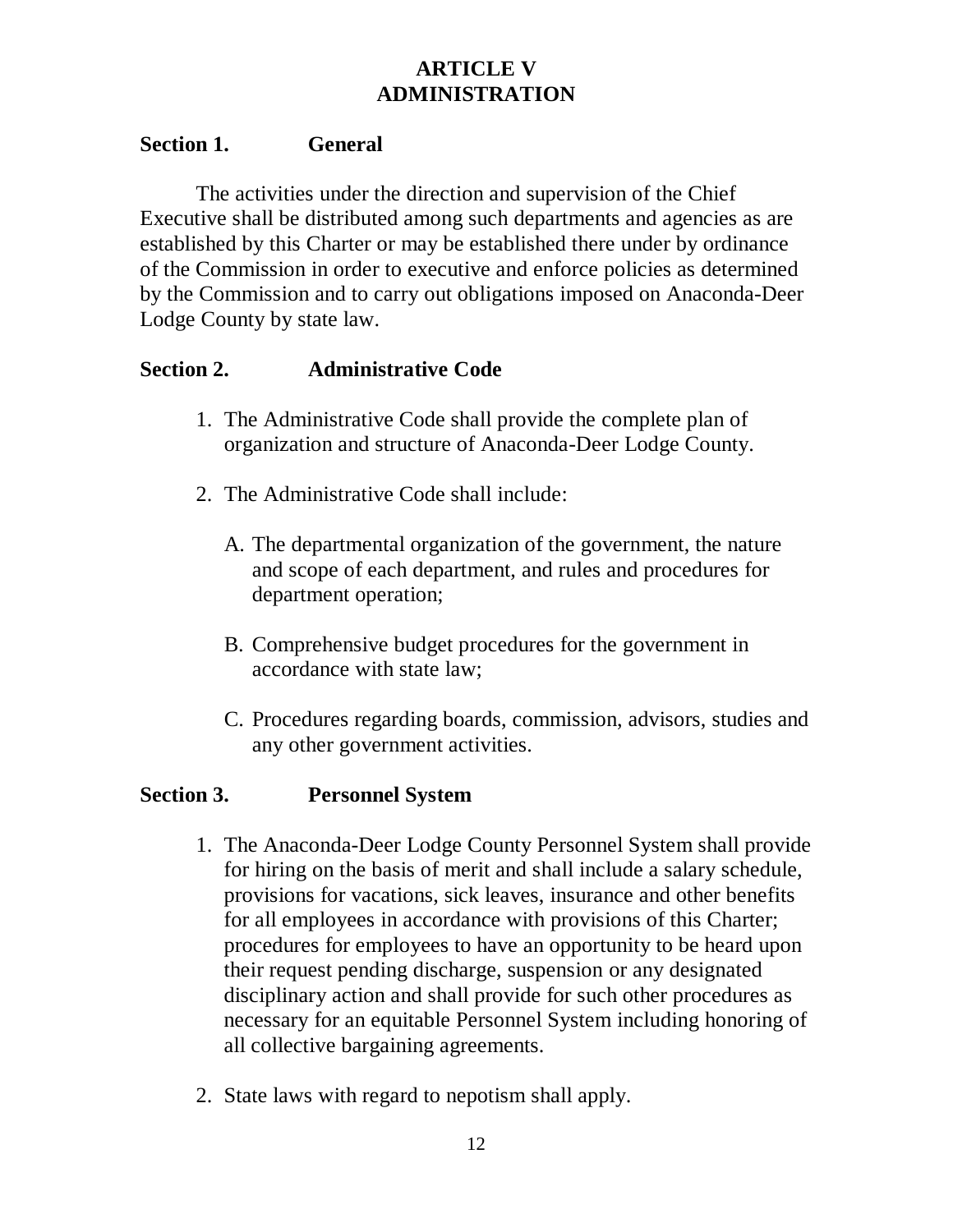# **ARTICLE VI COUNTY ATTORNEY**

#### **Section 1. Duties**

The County Attorney shall be the prosecuting attorney and the legal counsel to Anaconda-Deer Lodge County and shall have those duties set by state law.

#### **Section 2. Election, Qualifications, Removal and Vacancy**

- 1. The County Attorney shall be elected for a four (4) year term on a non-partisan ballot, shall have qualifications set by state law, and may be removed from office as provided by state law.
- 2. In the event of a vacancy, the Commissioners shall appoint a qualified person to fill the vacancy until the next regular Anaconda-Deer Lodge County election at which time the remainder of the term shall be completed as required by law.

#### **Section 3. Compensation**

The County Attorney shall be compensated according to state law.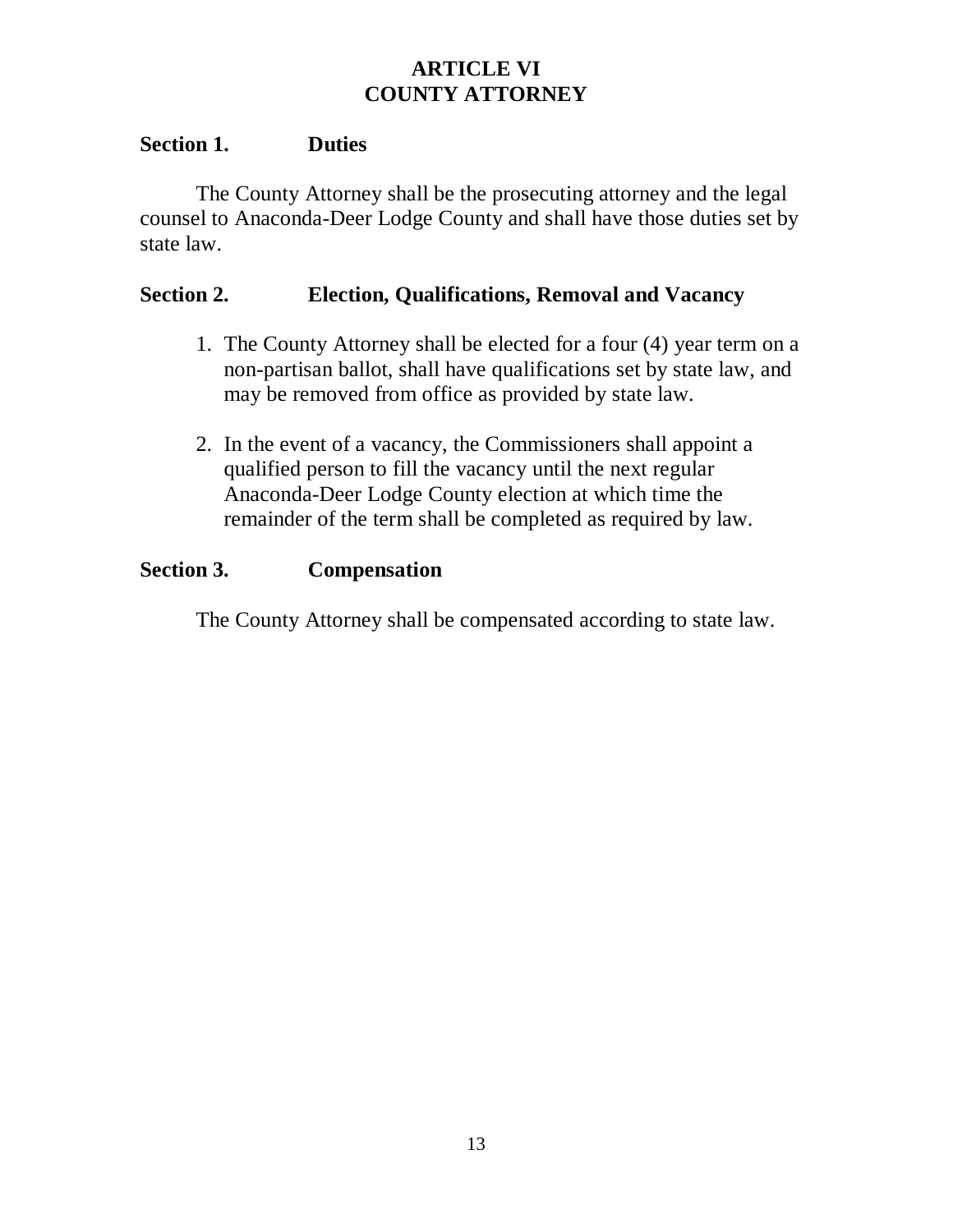# **ARTICLE VII POPULAR CONTROLS**

## **Section 1. Initiative, Referendum, and Recall**

The people of Anaconda-Deer Lodge County may exercise initiative, referendum, and recall as provided by state law.

### **Section 2. Open Government**

All meetings and records of Anaconda-Deer Lodge County shall be open to the public as provided by state law.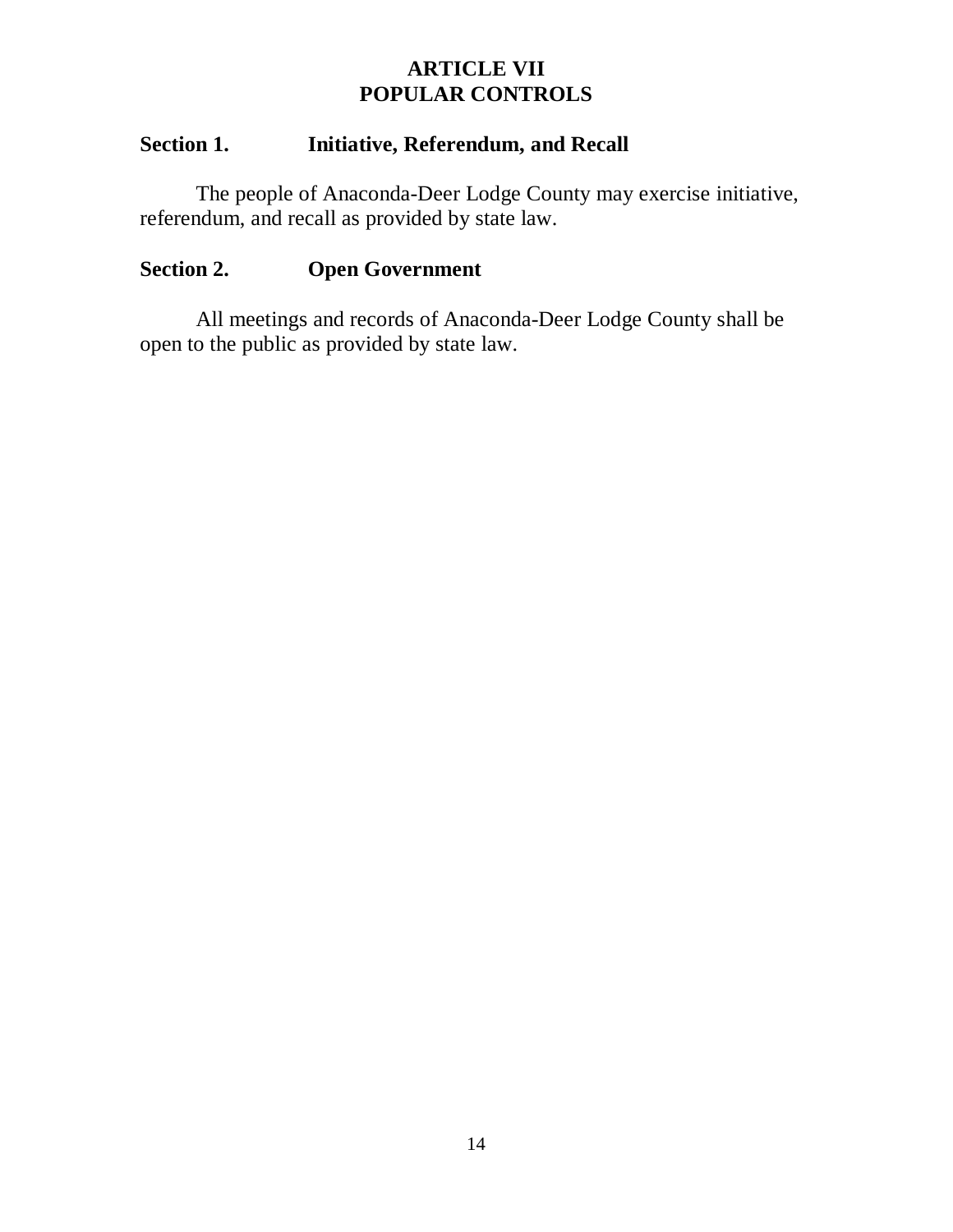# **ARTICLE VIII SERVICE DISTRICTS**

# **Section 1. General Service Districts**

- 1. The total area of Anaconda-Deer Lodge County shall consist of a General Service District in which all property shall be taxed at a rate based on the level of services actually provided.
- 2. The Commission shall determine by ordinance the rates of taxation except that no differential tax for new services or increased levels of service can be imposed until provision has been made for delivery of the service.
- 3. Any ordinance establishing differential tax rates shall be subject to complete public hearing procedures as provided by law.

# **Section 2. Special or Local Improvement Districts**

The Commission may create Special or Local Improvement Districts as provided by law.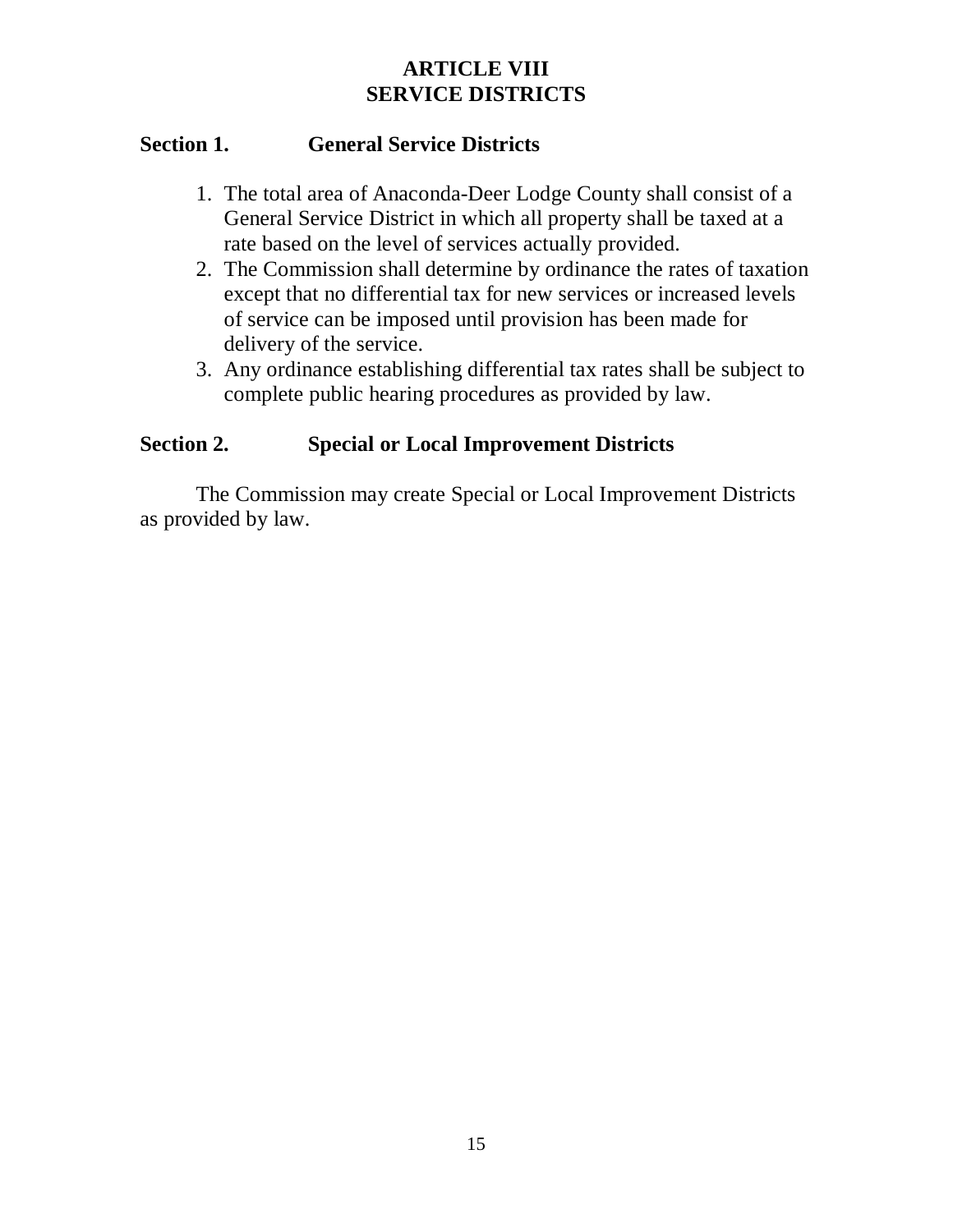# **ARTICLE IX Miscellaneous Provisions**

#### **Section 1. Charter Amendment**

This Charter may be amended as provided by state law.

#### **Section 2. Effective Date**

This Charter shall become effective on May 2, 1977 with the Amended Charter becoming effective on June 8, 1993, January 1, 1997 and January 1, 2007 respectively.

#### **Section 3. Judicial**

The offices of Police Judge, Justice of the Peace and Constable shall be as provided by state law.

### **Section 4. Separability**

If any section, sub-section, paragraph, sentence, clause, or phrase of this Charter, or the application thereof to any person or circumstance, should be declared invalid for any reason whatsoever, such decision shall not affect the remaining portions or other applications of this Charter.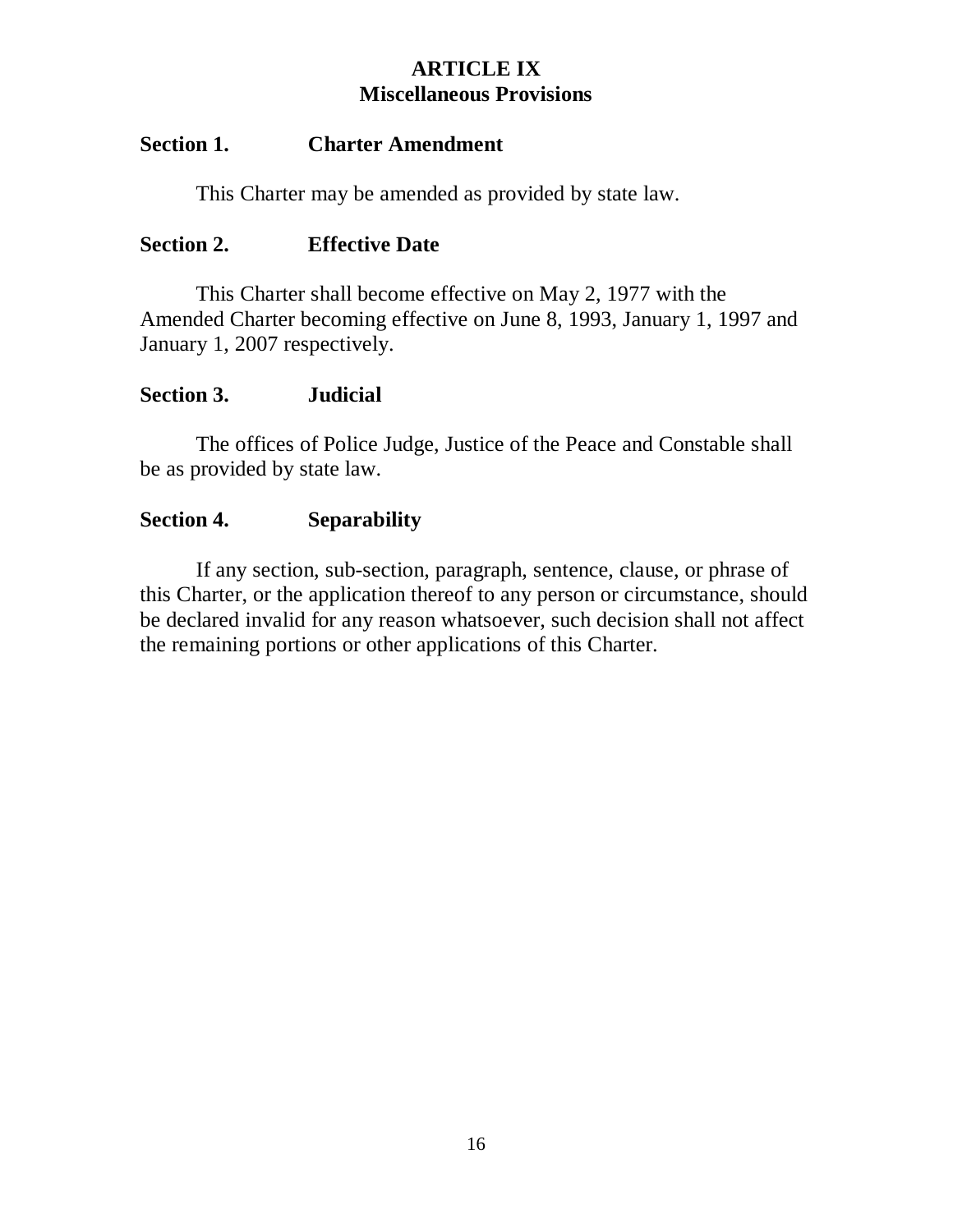# **ARTICLE X Consolidation/Transitional Provisions**

# **Section 1. General Provisions**

- 1. Each provision of this Transition Article (Article X) shall be published as a part of this Charter until it has been implemented.
- 2. Transition to this Charter government shall be as prescribed by this Charter and state law. The Commission may provide for such transition by ordinance, rule, or resolution not inconsistent with law.
- 3. During the period of the transition, the Commission may appoint a temporary advisory committee consisting of former mayors, aldermen, and county commissioners.

# **Section 2. Continuity**

- 1. Each rule, ordinance, or resolution of the Anaconda and Deer Lodge County governments shall remain in full force within those former geographic jurisdictions until superseded by action of the Commission. The Commission shall revise, repeal, or reaffirm all such rules, ordinances, and resolutions by May 2, 1979.
- 2. Anaconda-Deer Lodge County shall be vested with and shall hold, own and control all rights and property of every kind and nature including claims and franchises, owned or controlled by the former city and county governments on the effective date of this Charter. It shall be subject to all debts, obligations, contracts and liabilities of the former city and county governments on the effective date of this Charter.
- 3. All general obligation bonded indebtedness of the former city and county governments shall remain payable from the jurisdiction subject to indebtedness.
- 4. Revenue bond or special fund indebtedness not involving a general obligation of the former city and county governments shall continue in effect and be payable according to the terms of such indebtedness.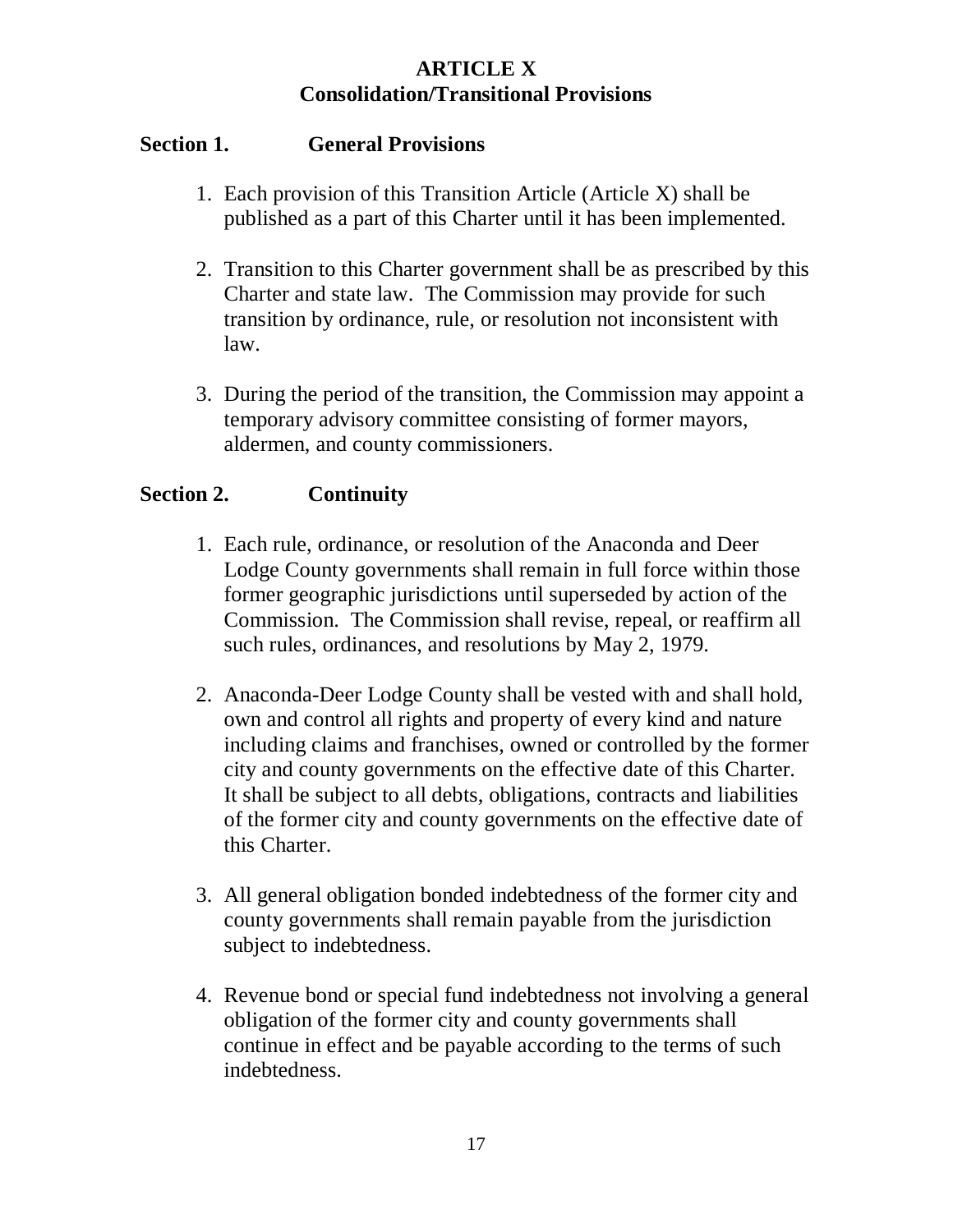- 5. All Anaconda and Deer Lodge County officials or employees, except the Mayor, City Council members, and County Commissioners, may continue in the performance of their duties according to existing personnel procedures or until their positions are terminated by the Administrative Code. Employees whose positions are terminated by provisions of the Administrative Code shall be given first consideration for other Anaconda-Deer Lodge County employment.
- 6. City and county employees initially will be assigned duties based on seniority except that seniority will not necessarily determine department heads or foreman. Department heads and foremen shall be chosen by the Chief Executive on the basis of merit including knowledge and experience in the former city and county governments.
- 7. All rights and benefits of city and county employees shall be recognized by this Charter.

# **Section 3. Initial Procedures**

- 1. The Commission shall meet on May 2, 1977, to elect its chairman/chairwoman, establish regular meeting dates, provide for appointment of the Manager, and set the agenda for the next meeting. At this first meeting, the Commissioners shall draw lots to establish three (3) terms of office of four (4) years each and two (2) terms of office of two (2) years each.
- 2. The Commission, at its first meeting shall adopt ordinances and resolutions necessary to effect the transition of government under this Charter and to maintain effective county government during the transition.
- 3. Each newly elected Commissioner shall receive an initial salary of \$200.00 per month.
- 4. Until modified in accordance with the provision of this Charter, Commission districts shall be as follows:

| <b>Commissioner District</b> | <b>Enumeration District Number</b> |
|------------------------------|------------------------------------|
| #1                           |                                    |
|                              |                                    |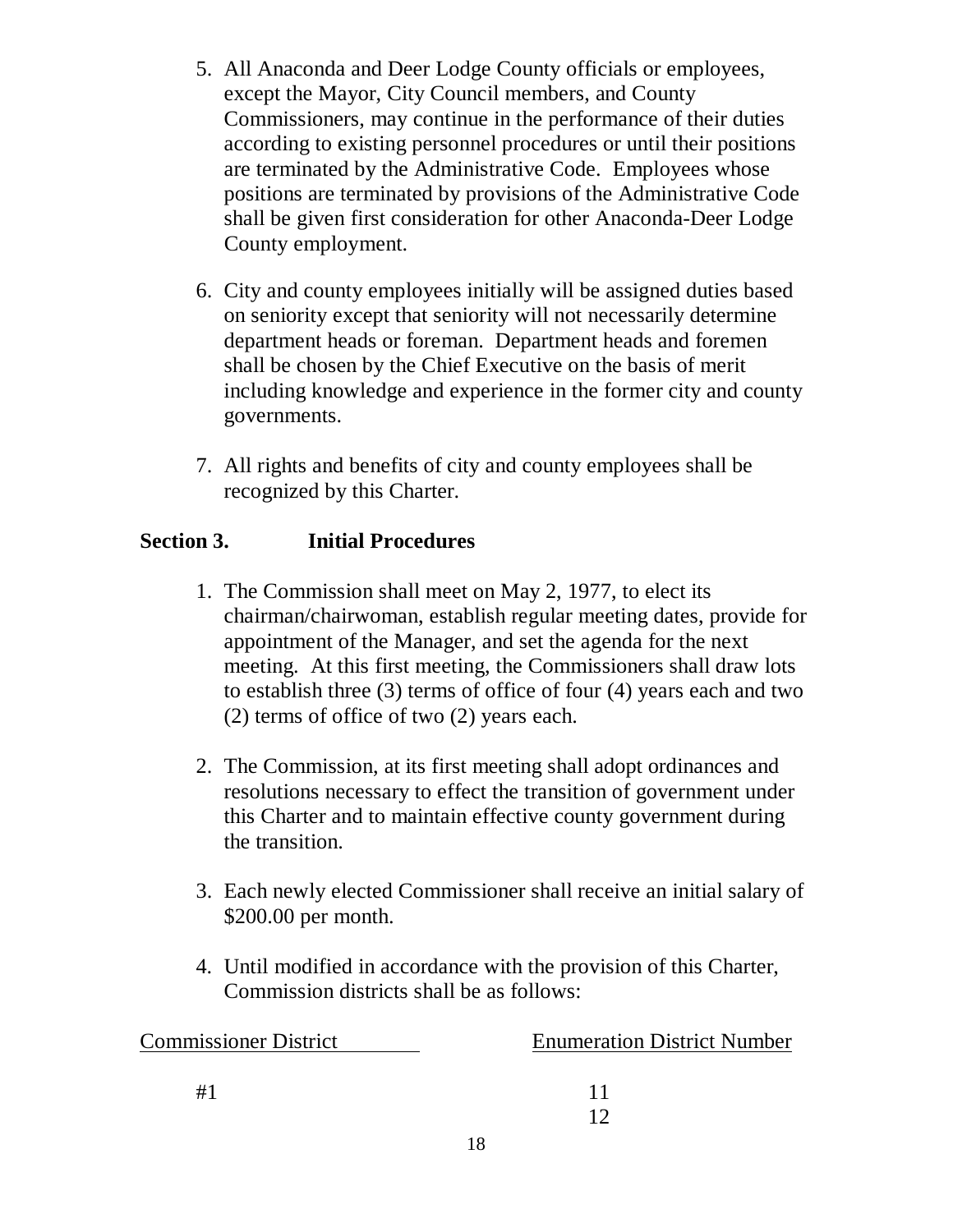

### **Section 4. Manager, Administrative Code, and Personnel System**

- 1. The Commission shall appoint the Manager on or before August 1, 1977.
- 2. Within nine (9) months of the appointment of the Manager, the Manager shall prepare and submit an Administrative Code and Personnel System to the Commission for review, amendment and adoption by ordinance. The Code and Personnel System shall not be in violation of any union collective bargaining contract in force at the time of adoption of said Code and System.
- 3. The Commission shall adopt the Administrative Code and Personnel System by ordinance as submitted or amended within three (3) months of the date of submission by the Manager.
- 4. The method and schedule for implementation of the Administrative Code and Personnel System shall be provided in the ordinances adopting them.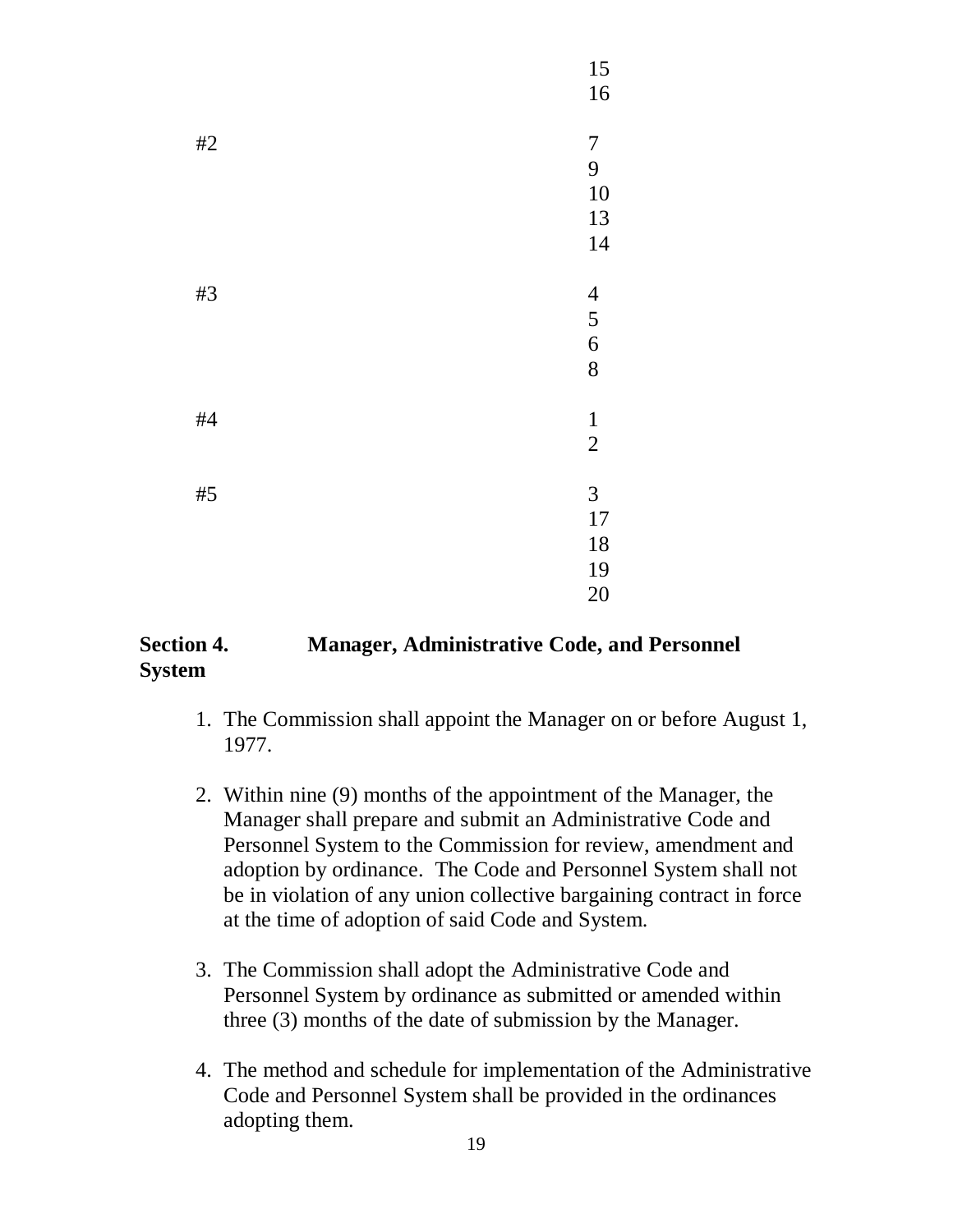5. No later than March 1, 1979, the Manager shall submit a codification of ordinances and resolutions to the Commission for review, amendment, and adoption by ordinance.

# **Section 5. Service Districts**

The Service Districts now established within the City of Anaconda and within the County of Deer Lodge shall remain in effect until they are changed as provided in this Charter.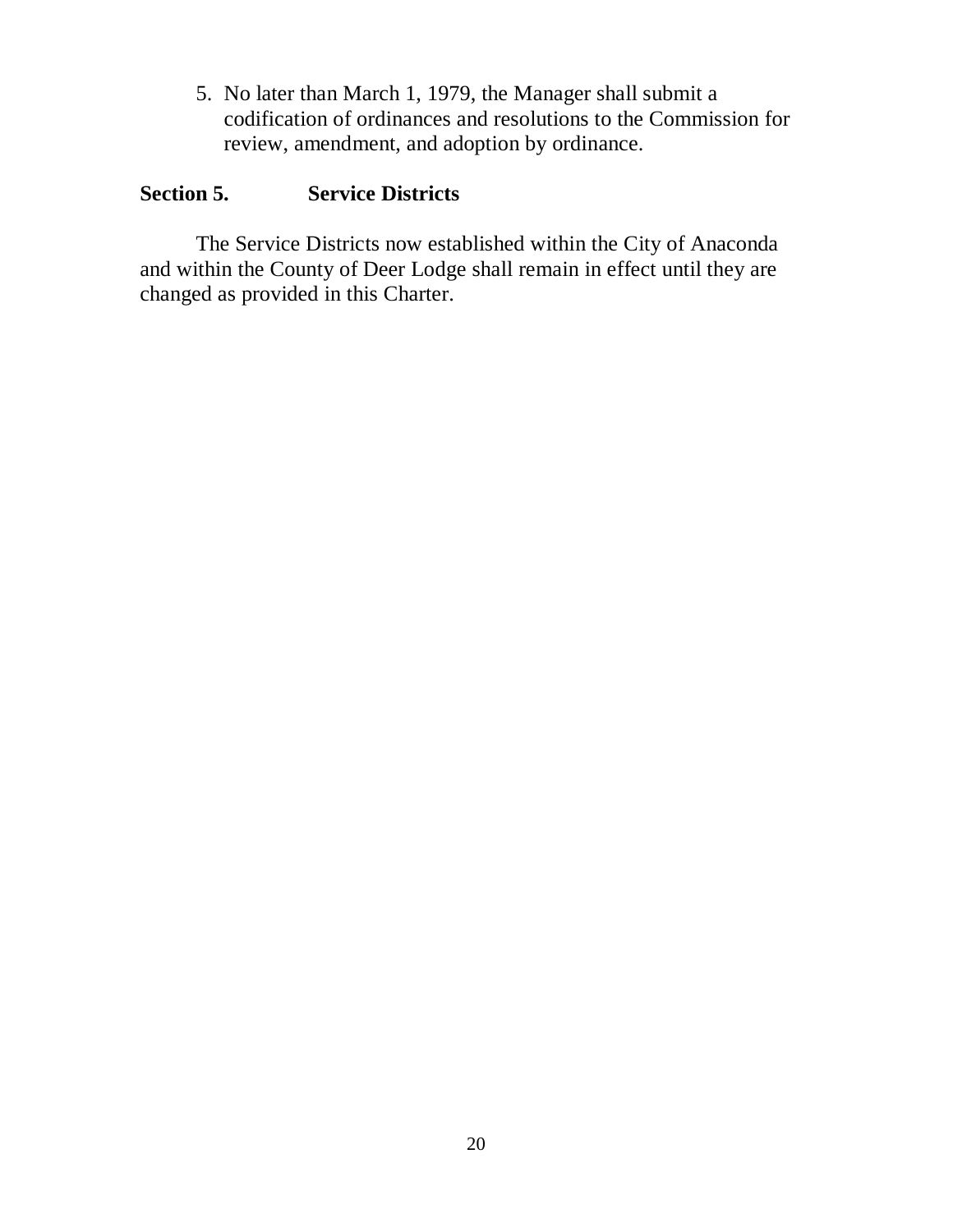# **ARTICLE XI Chief of Law Enforcement**

### **Section 1. Qualifications, Election, Removal and Vacancy**

- 1. The Anaconda-Deer Lodge County Chief of Law Enforcement shall be elected by a plurality vote on a non-partisan ballot for a four (4) year term.
- 2. All qualified electors of Anaconda-Deer Lodge County who submit an Affidavit stating that they have at least five (5) years experience in law enforcement are eligible for election to the position of Chief of Law Enforcement.
- 3. The Chief of Law Enforcement shall not hold any other public office or be employed by anyone other than Anaconda-Deer Lodge county, and shall not be the department head of, or supervise, any other department of local government.
- 4. The office of Chief of Law Enforcement shall become vacant upon the Chief of Law Enforcement's:
	- A. Death
	- B. Resignation
	- C. Loss of eligibility for election
	- D. Violation of any express prohibition of this Charter
	- E. Conviction of a felony by a court of competent jurisdiction.
- 5. In the event of a vacancy, the Commission shall, by majority vote of its members, appoint a Chief of Law Enforcement to fill the vacancy until the next regular election, at which time the remainder of the term of office shall be completed as provided by law.
- 6. The Commission shall be the judge of the election and qualifications of the Chief of Law Enforcement and of the grounds for removal from office. A Chief of Law Enforcement charged with conduct constituting grounds for loss of office shall be entitled to a public hearing on demand and notice of such hearing shall be published in a manner consistent with state law.
- 7. By letter filed with the Commission, the Chief of Law Enforcement shall designate an acting Chief of Law Enforcement to perform the duties of the Chief of Law Enforcement during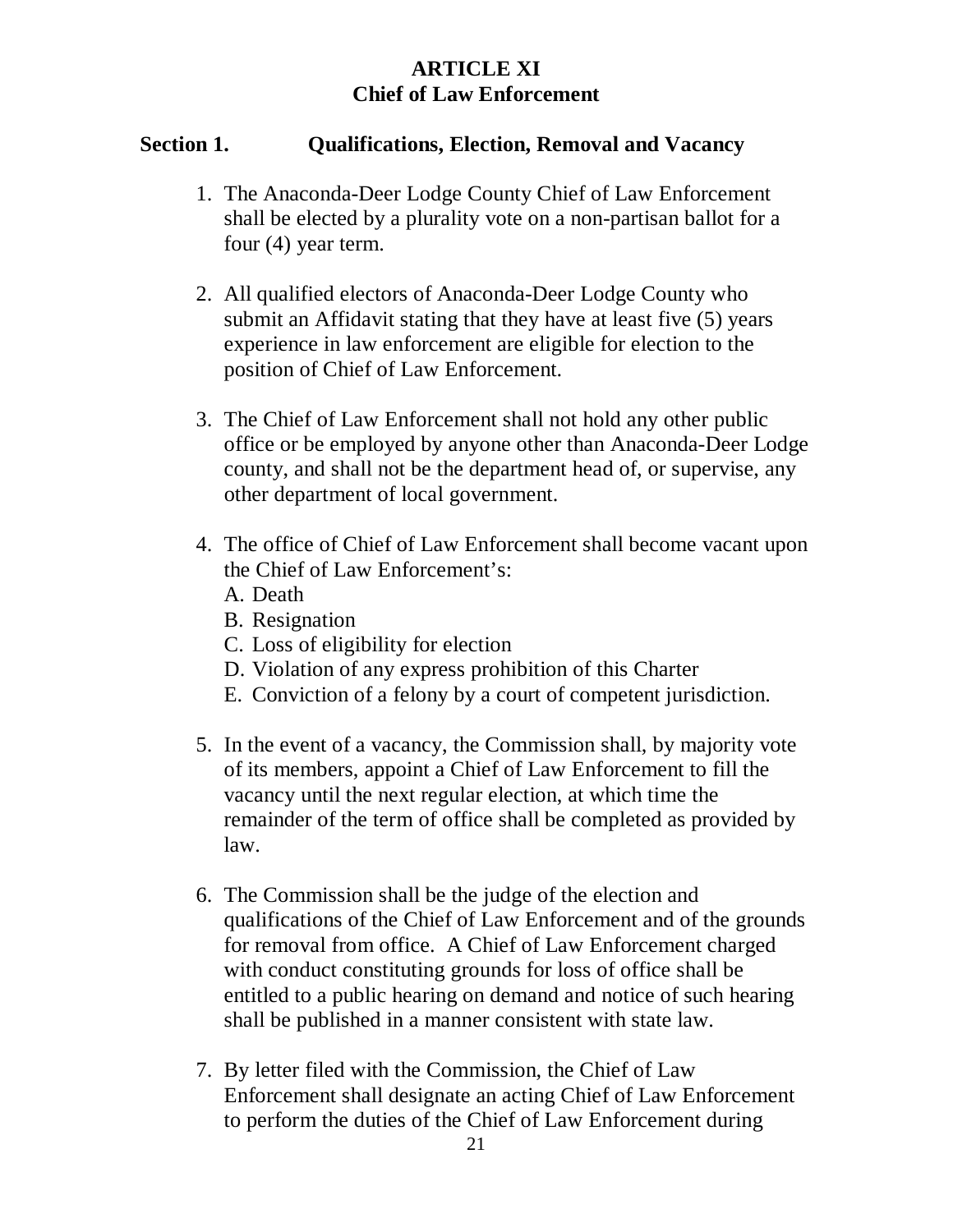his/her temporary absence or disability. During such absence or disability, the Commission may revoke such designation at any time, and appoint another officer of the local government to serve until the Chief of Law Enforcement shall return or his/her disability shall cease.

### **Section 2. Compensation**

The Commission shall set the salary and other benefits of employment of the Chief of Law Enforcement.

#### **Section 3. Duties**

The Chief of Law Enforcement's responsibilities shall be to:

- 1. Preserve the peace;
- 2. Arrest and take before the nearest magistrate for examination all persons who attempt to commit or have committed a public offense;
- 3. Prevent and suppress all affrays, breaches of the peace, riots, and insurrections which may come to his/her knowledge;
- 4. Perform the duties of a humane officer within the County with reference to the protection of animals;
- 5. Attend all courts, except municipal, justices' and city courts, at their respective terms or sessions held within the County and obey their lawful orders and directions;
- 6. Take charge of, maintains and manages the detention center and the inmates therein;
- 7. Serve all process or notices in the manner prescribed by law;
- 8. Take charge of and supervise search and rescue units and their officers whenever search and rescue units are called into services;
- 9. Directs and supervises all enforcement officers, conducts criminal investigations;
- 10.Enforces all laws, ordinances, and resolutions, manages traffic control and parking;